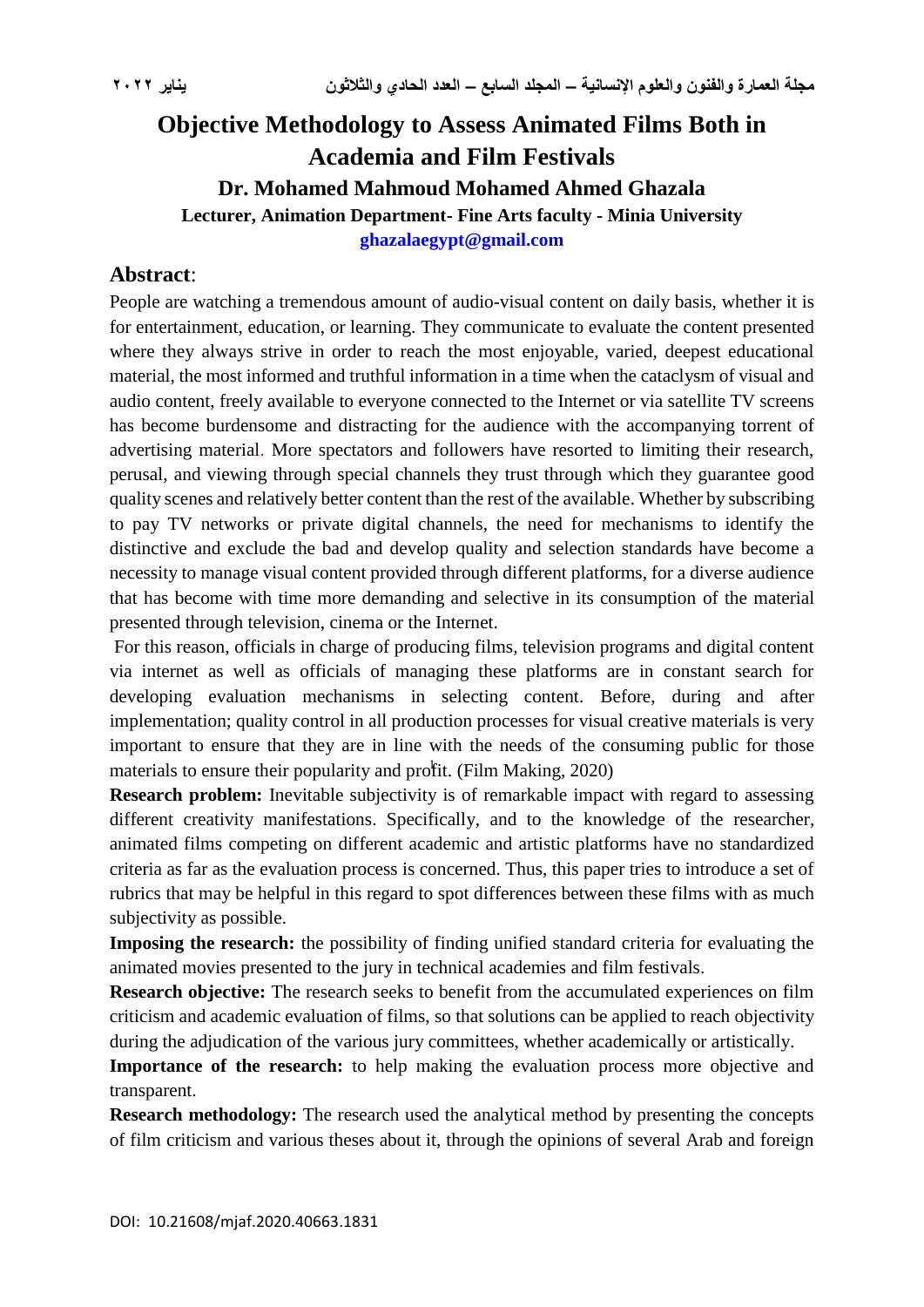critics, researchers and directors. By analysing these opinions, one can explore the possibility of subjecting animated films to objective critical standards.

## **The Basic Concepts**

#### **-1- Art as an evaluable substance**

Evaluation is an ongoing, varied and complex process in any field. Not to mention the fact that this process detects creative content that is susceptible to taste and disagreement about it, between admirers, rejecters, non-objectors, and indifferentists. Where the content is expected to cater to the taste, age and culture of a broad audience; Until it finds the approval, otherwise the public will expose it and leave it for others, and thus it will not find the desired popularity. In the beginnings of cinema, the response between the creator and the recipient took place directly without the interference of any media, and when cinematic criticism was necessary to keep pace with the new art, controversy arose about the function of criticism in the field of cinema and its position in the relationship of reception. Meaning, will this response follow the filmmakers, or will it bias towards the audience, or will it crystallize the independence from the two parties to the receiving relationship? (Shabu 2019)

#### **-2- Film criticism and the pursuit of an evaluation of film aesthetics.**

According to the Egyptian critic Amir Al-Amari, the main task of the critic is directed primarily at the audience, the audience of cinema and other arts, and the audience of readers. A critic must believe in their vision and conclude and formulate an attractive linguistic formulation, far from the concavity and the dry declarative language. Critical writing is an "individual" process, that is, it expresses the vision of its owner, and it is not a "generalization" writing that is intended to generalize the principles of a party, or to promote a political system, or a specific aesthetic system.

#### **-3- Characteristics of the film critic**

At a time when the majority of critics did not agree on the inclusive characteristics of what should be the critic entitled to deal with films examination and analysis despite his academic studies, as well as being worthy of the confidence of the readership and film professionals; thus the researcher summarizes these features:

- 1. Taste Integrity.
- 2. Enormous Capacity of Knowledge.
- 3. Openness to every new thing.
- 4. The pursuit of impartiality.

### **-4- Objectivity and subjectivity in film criticism**

Criticism is subjective if it relies on the critic's taste and instinct, and objective if it deals with external things, in which it is separated by reason and logic, not by instinct and taste, and the judgment of the critics regarding objective criticism is similar or close. Differences in this are limited and are caused by subtle differences in tastes.

There is another aspect related to this problem, which is the power of the emotional influence that the film exerts on the audience. Although this influence is found in other arts and literature such as poetry, music and fine art, it is in cinema that it is more diversified and effective due to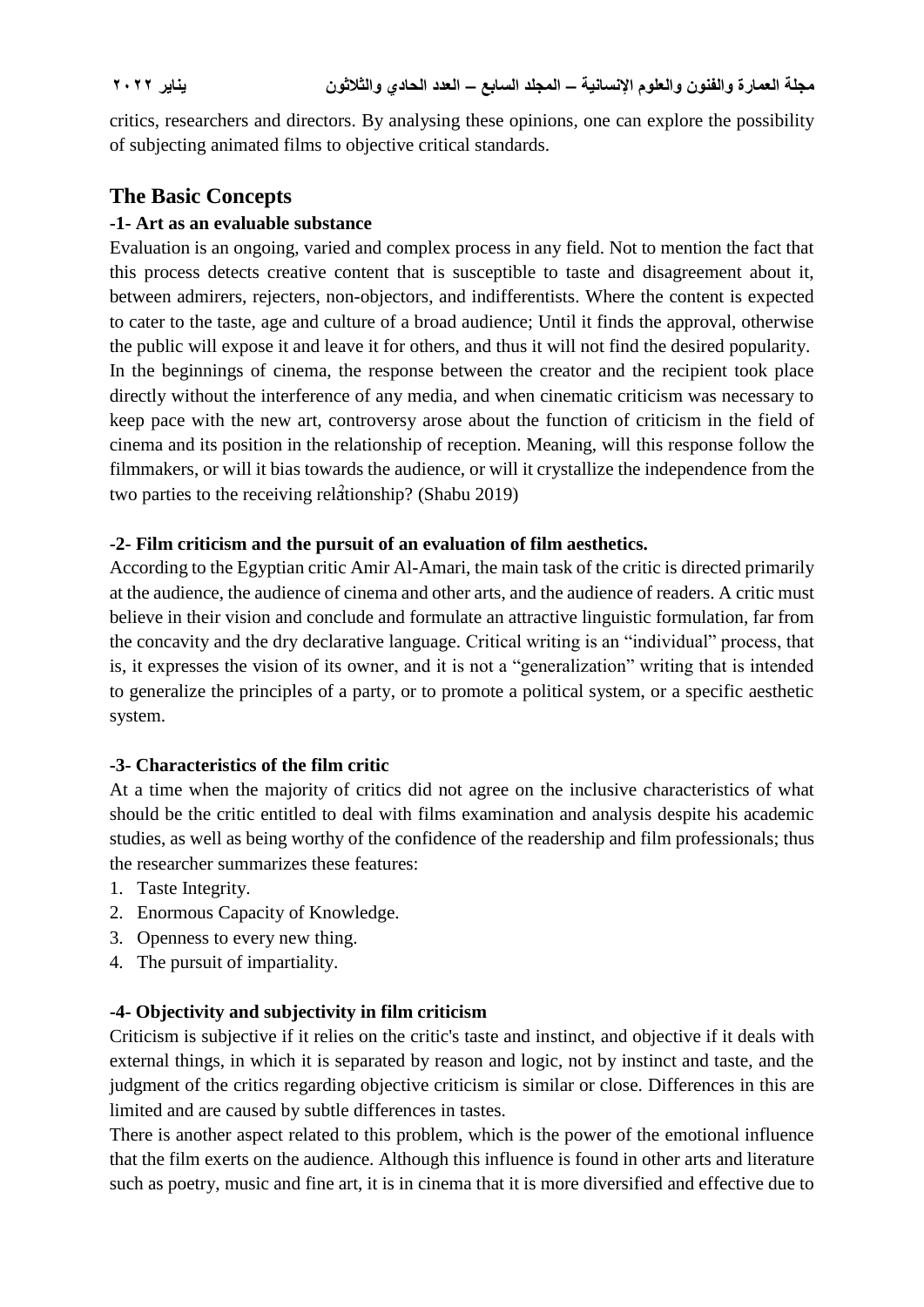the multiplicity of sources and means of influence and because of the characteristic it has. Cinema is excluded from other arts and literature, which is the property of illusion of reality, and making the receiver lives in the present during the viewing process, and this is what places a greater responsibility on the critic.

### **-5- The problem of subjectivity in evaluation**

In the absence of critical standards based on critical, knowledge-based, scientific approach, and if this matter is understood in relation to important temporary arbitration committees and are formed according to special subjective considerations, then it is incomprehensible regarding judgments that are totally contradictory and launched by film critics who do not exercise criticism as a temporary position. Rather, it is as a permanent profession to which critics devote their effort, time, experience and cinematic knowledge, because in critical practice a critic notes the existence of great contradictions in judging films that may lead one critic to consider a film as a cinematic masterpiece, while another critic considers the very same film as a week production.

#### **-6- Film criticism and animation criticism**

At the time when we find many pages of film criticism in the newspapers and magazines in addition to the criticism and screening sites for long and short films, we notice the small number of professional animation critics in the world and the scarcity of their media space, which is not commensurate with the public's interest and the available channels for films. Animation, in addition to the fact that many owners of media and press platforms consider that animation content is only intended for children, and they treat it with less seriousness and attention, compared to live films.

At a time, some recent films have bridged the technical gap between animated films and live fictional films, such as "The Lion King", "Aladdin", and "Avatar", which enhances the role of visual effects in the live movie. Which is one of the animation arts.

#### **-7- Academic evaluation of animation films**

In view of what modern academic curricula follow, apart from impressionistic assessments in traditional schools, several colleges and institutes specialized in fine and cinematic arts have adopted rubrics evaluation models in an attempt to develop consistent, fair and impartial evaluation criteria, to allow both teachers and students to evaluate complex criteria, as well as develop a good platform for self-assessment, reflection and peer review.

## **Research tools and procedures**

### **An evaluation of animation films between Objectivity and Subjectivity**

Regarding the rules and criteria for selection, Lorenzo believes that every festival is different, as there are festivals that form different committees every year for viewing and selection, and there are festivals that depend on the vision of the organizing team themselves to choose the films, and in that case, the list of film nominations for competitions often depends on the criteria of each member of the committee and personal taste.

To overcome the dilemma of selecting and nominating films for jury for competitions and festivals, Lorenzo stresses that every festival needs at least one or two people assigned to select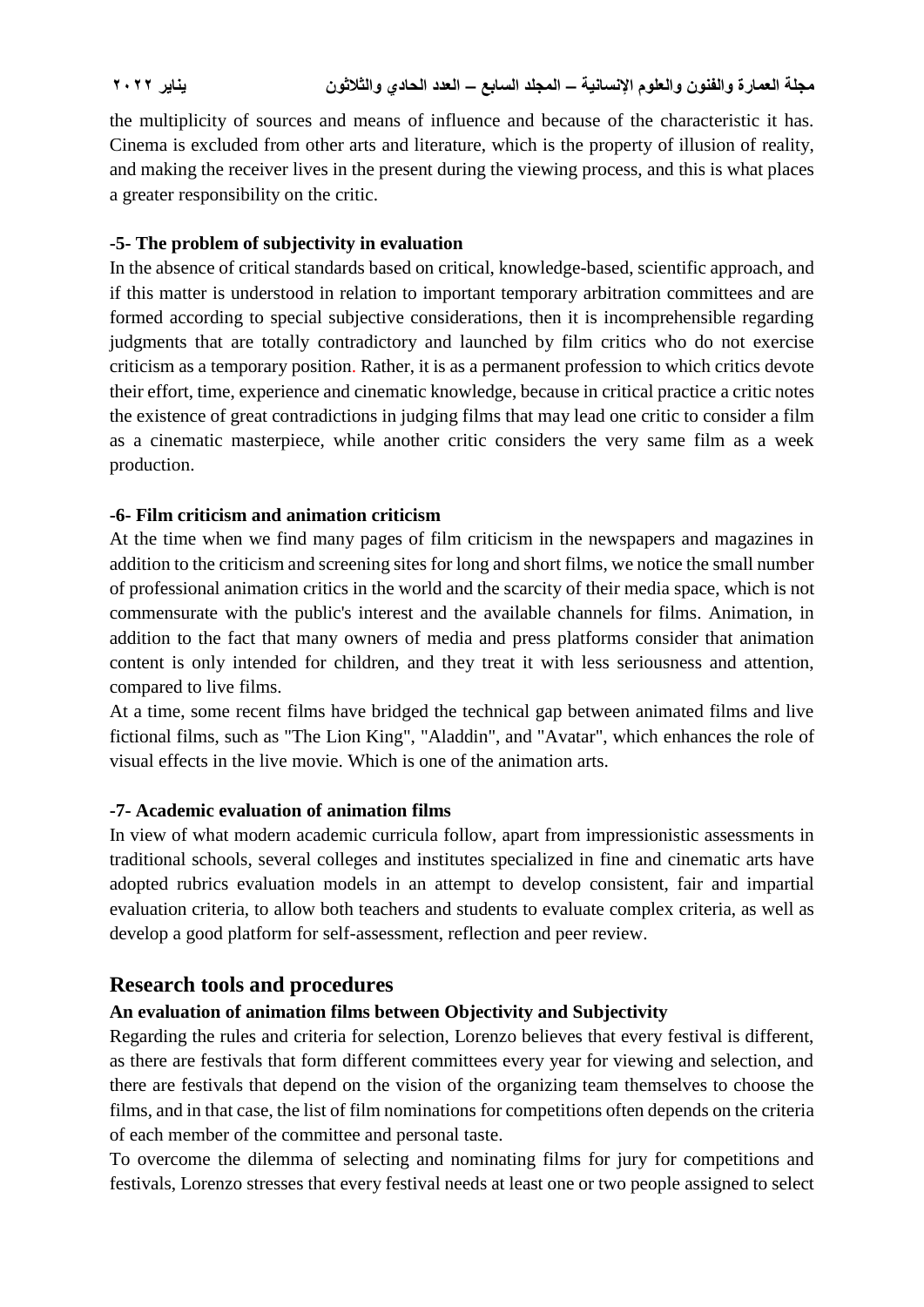films. They can be part of the staff or the invited experts. The judging will be more balanced if it includes members from filmmakers, educators, researchers and the press, noting that professional filmmakers may question journalists and critics, but in his opinion: "They present the more objective view, because they have a broader view."

Also, on how the evaluation and selection is made at the Cordoba Festival, Gonzales points to several aspects, including:

- Was the film well animated, consistent with the idea?

Is the idea of the movie original and unique? Have we seen this perception before?

If the animated movie is fiction: how can we tell the story? Are the characters integrated in the novel?

If the film is abstract or experimental: is it something of an innovation? Does the movie have a concept? "

He concluded his comment: "If a film is excluded from the festival, this does not mean that the film is bad. This may simply mean that the film was not suitable for this festival in particular. The film may be rejected in a European festival simply because it is from a non-European country, and this has nothing to do with the quality of your film.

#### **-8- Analysis of the study and results**

By surveying the opinions of the participants in this proposal on the criteria for evaluation and selection of films in various festivals and academies, it becomes clear the extent of the apparent divergence in the views of the participants, and the extent of opposition to the existence of a unified system for evaluating artistic works, especially animation films. Artistic creativity requires freedom, and the creator may see that breaking artistic and other rules is one of the options available to express and announce his/her ideas.

Therefore, a number of participants, imagine that the serious awareness of the members of the jury will create a convergent opinion expressing their impressions of the artistic works under evaluation.

On the other hand, evaluation models may face a challenge in dealing with artistic fields and other creative aspects whose standards constitutes a problem that ranges from objective and subjective, based mainly on several theories - not fixed rules - that are dependent on human nature, perceptual perceptions and the emotional effects of artistic work. It may also constitute a burden on the arbitrators to review all the details, some of which may be less important in front of the idea of a brilliant and distinct artwork.

As for film festivals and events, it seems that those in charge of their management have converging views towards providing a wider margin for freedom of choice and evaluation, far from standard criteria that may benefit the student in the learning stage, but which may be detrimental to creativity and innovation, with its limitations sometimes.

#### **Through the previous analysis, the following results can be reached:**

Art criticism is closely related to artistic works, and the interest in its existence consciously present in the general and academic culture is a necessity to increase the sense and appreciation of the aesthetics of the arts around us, for the human sense flourishes and elevates the enjoyment of the arts; Therefore, artistic criticism should be considered as one of the tributaries of science,